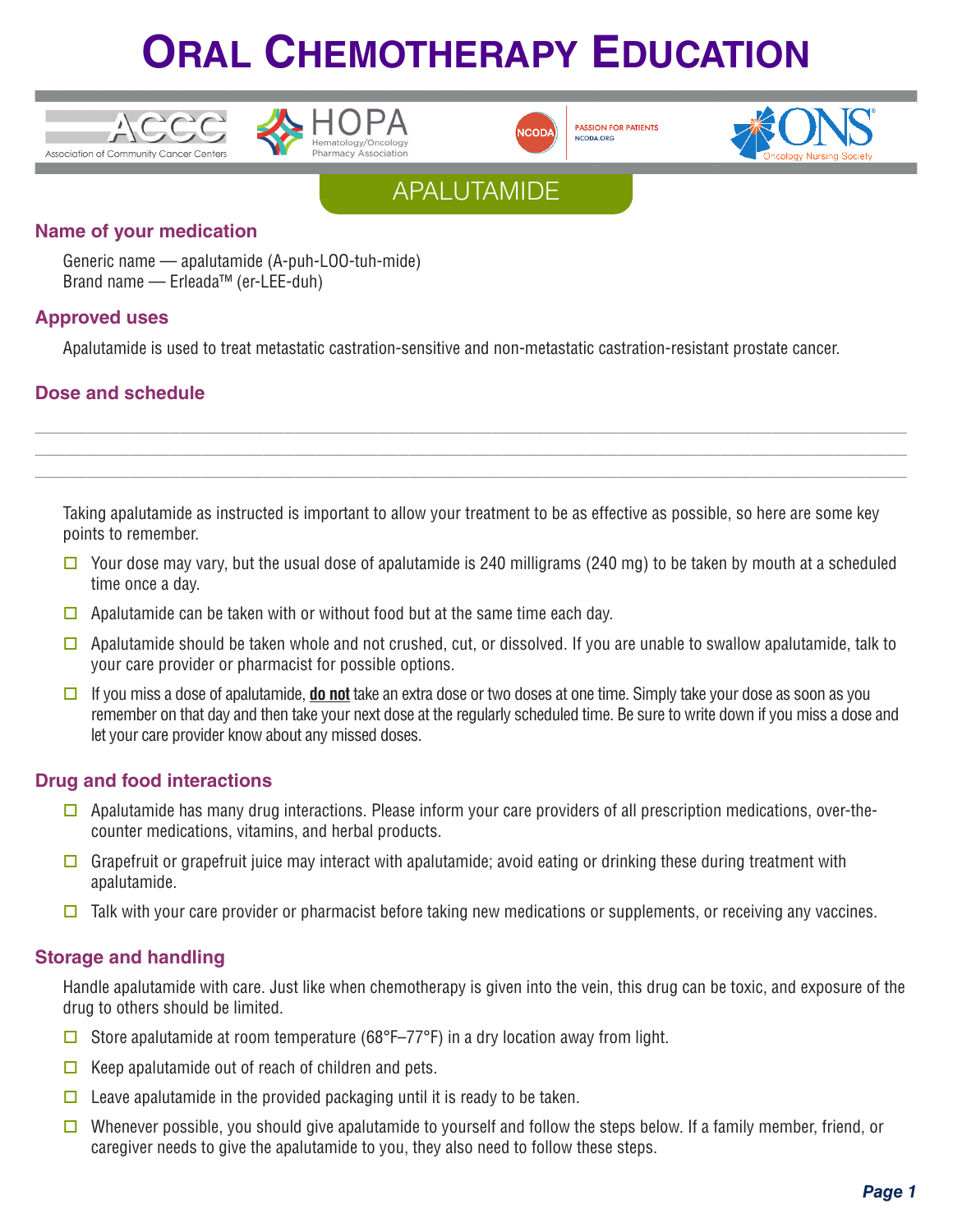



**PASSION FOR PATIENTS** NCODA, ORG



### APALUTAMIDE

1. Wash hands with soap and water.

ACCC

Association of Community Cancer Centers

- 2. Put on gloves to avoid touching the medication. (Gloves are not necessary if you give the drug to yourself.)
- 3. Gently transfer the apalutamide from its package to a small medicine or other disposable cup.
- 4. Administer the medicine immediately by mouth with water.
- 5. Remove gloves and do not use them for anything else.
- 6. Throw gloves and medicine cup in household trash.
- 7. Wash hands with soap and water.
- $\Box$  A daily pill box or pill reminder is **not** recommended to be used with apalutamide.
- o If you have any unused apalutamide, **do not** throw it in the trash and **do not** flush it down the sink or toilet. Talk to your care provider or pharmacist about proper disposal of apalutamide.
- $\Box$  If you are traveling, put your apalutamide's packaging in a sealed plastic bag. Ask your pharmacist if any additional travel precautions are needed.

#### **Side Effects of Apalutamide**

Below are common side effects that have been known to happen in about one third or more of patients taking apalutamide are listed on the left side of this table. You **MAY NOT** experience these side effects. Options to help manage any side effects that do occur are included on the right side of this table. These should be discussed with your care provider. If you experience any side effect you cannot manage or that is not listed here, contact your care provider.

| <b>Possible Side Effect</b>                                                                                                                                                              | <b>Management</b>                                                                                                                                                                                                                                                                                                                                                                                                                                                                                                                                                  |
|------------------------------------------------------------------------------------------------------------------------------------------------------------------------------------------|--------------------------------------------------------------------------------------------------------------------------------------------------------------------------------------------------------------------------------------------------------------------------------------------------------------------------------------------------------------------------------------------------------------------------------------------------------------------------------------------------------------------------------------------------------------------|
| <b>Changes in</b><br>electrolytes and other<br>laboratory values<br>• High cholesterol<br>levels<br>• High glucose levels<br>• High tryglyceride<br>levels<br>• High potassium<br>levels | Changes in some lab values may occur and will be monitored by a simple blood test.<br>• You may not feel any symptoms if the changes are mild, and they usually are not a sign of a<br>serious problem.<br>More severe changes may occur, which can be a sign of a serious problem.<br>Notify your care provider if you have any of the following:<br>Shortness of breath<br>۰<br>Chest discomfort<br>Weakness or fatigue<br>۰<br>New aches and pains<br><b>Headaches</b><br><b>Dizziness</b><br>٠<br>Swelling of your legs or feet<br>Red- or brown-colored urine |
|                                                                                                                                                                                          | Continued on the next page                                                                                                                                                                                                                                                                                                                                                                                                                                                                                                                                         |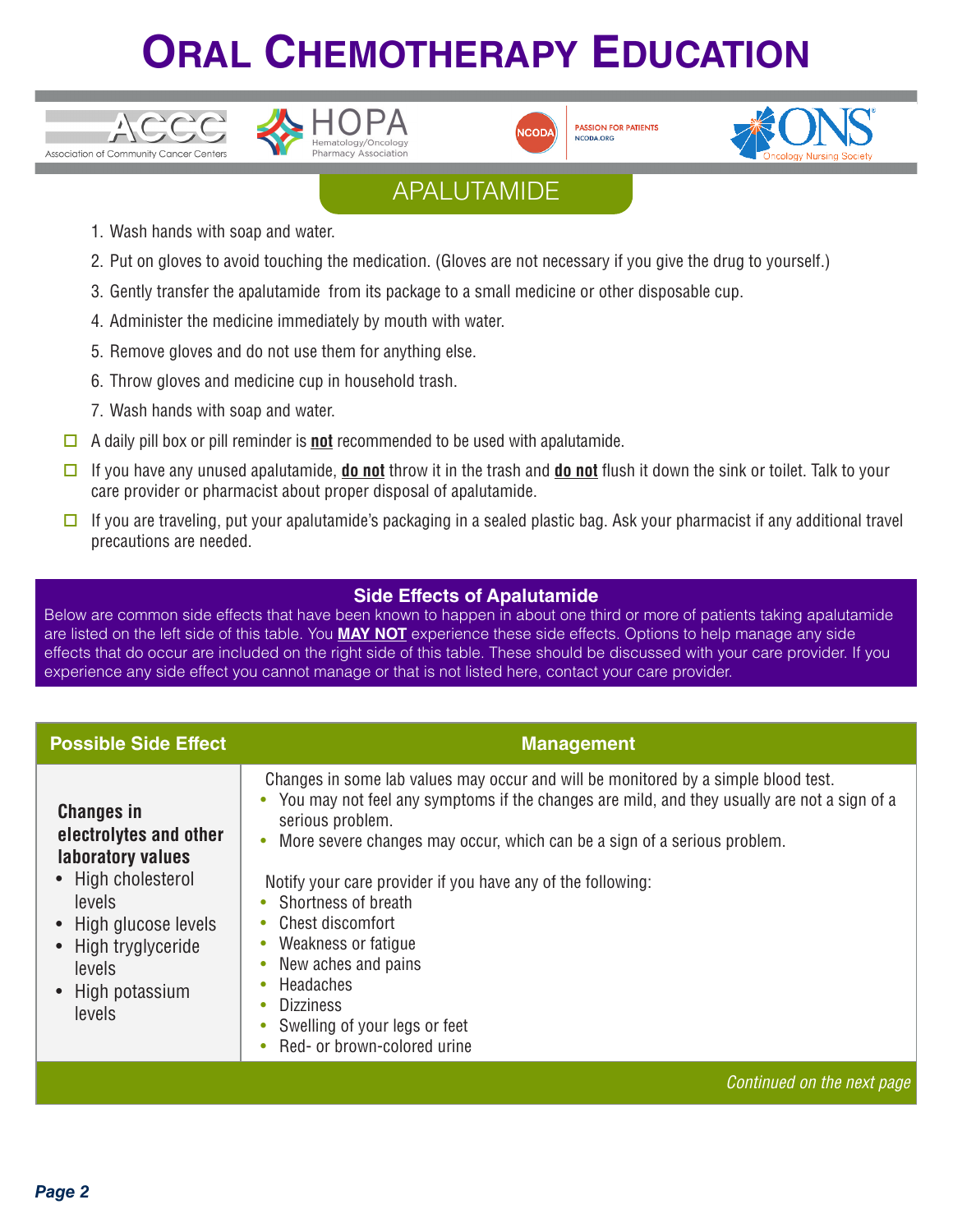





**PASSION FOR PATIENTS** NCODA.ORG



### APALUTAMIDE

| <b>Possible Side Effect</b>                                                                  | <b>Management</b>                                                                                                                                                                                                                                                                                                                                                                                                                                                                                                                                                                                                                                                                                                                                                                                                                                         |
|----------------------------------------------------------------------------------------------|-----------------------------------------------------------------------------------------------------------------------------------------------------------------------------------------------------------------------------------------------------------------------------------------------------------------------------------------------------------------------------------------------------------------------------------------------------------------------------------------------------------------------------------------------------------------------------------------------------------------------------------------------------------------------------------------------------------------------------------------------------------------------------------------------------------------------------------------------------------|
| <b>Decreased</b><br>hemoglobin, part of<br>the red blood cells that<br>carry iron and oxygen | Your hemoglobin should be monitored by a simple blood test. When your hemoglobin is low,<br>you may notice that you get tired or fatigued more easily.<br>Try to get 7-8 hours of sleep per night.<br>$\bullet$<br>Avoid operating heavy machinery if you feel too tired.<br>$\bullet$<br>Find a balance between work and rest.<br>$\bullet$<br>Stay as active as possible, but know that it is okay to rest as needed.<br>$\bullet$<br>• You might notice that you are more pale than usual.<br>Let your care provider know right away if you experience any of the following:<br>Shortness of breath<br><b>Dizziness</b><br>Palpitations<br>$\bullet$                                                                                                                                                                                                   |
| <b>Decreased white</b><br>blood cells (WBCs)<br>and increased risk for<br>infection          | Your WBCs should be monitored by a simple blood test. When your WBCs are low, you are at<br>a greater risk of having an infection. Take the following precautions to protect yourself from<br>infection.<br>Wash your hands often, especially before eating and after using the bathroom.<br>$\bullet$<br>Avoid crowds and people with fevers, flu, or other infection.<br>$\bullet$<br>Bathe regularly to keep good personal hygiene.<br>$\bullet$<br>Contact your care provider if you experience any signs or symptoms of an infection:<br>Fever (temperature more than 100.4°F or 38°C)<br>Chills<br>$\bullet$<br>Sore throat<br>Burning with urination<br>$\bullet$<br>Unusual tiredness<br>$\bullet$<br>• A sore that becomes red, is draining, or does not heal<br>Check with your care provider before taking any medicine for a fever or chills. |
| <b>Fatigue</b>                                                                               | You may be more tired than usual or have less energy.<br>Stay as active as possible, but know it is okay to rest as needed.<br>$\bullet$<br>Try to do some activity every day.<br>$\bullet$<br>Plan your activities, and do them at a time of day when you feel a bit more energetic.<br>Avoid operating heavy machinery if you feel too tired.                                                                                                                                                                                                                                                                                                                                                                                                                                                                                                           |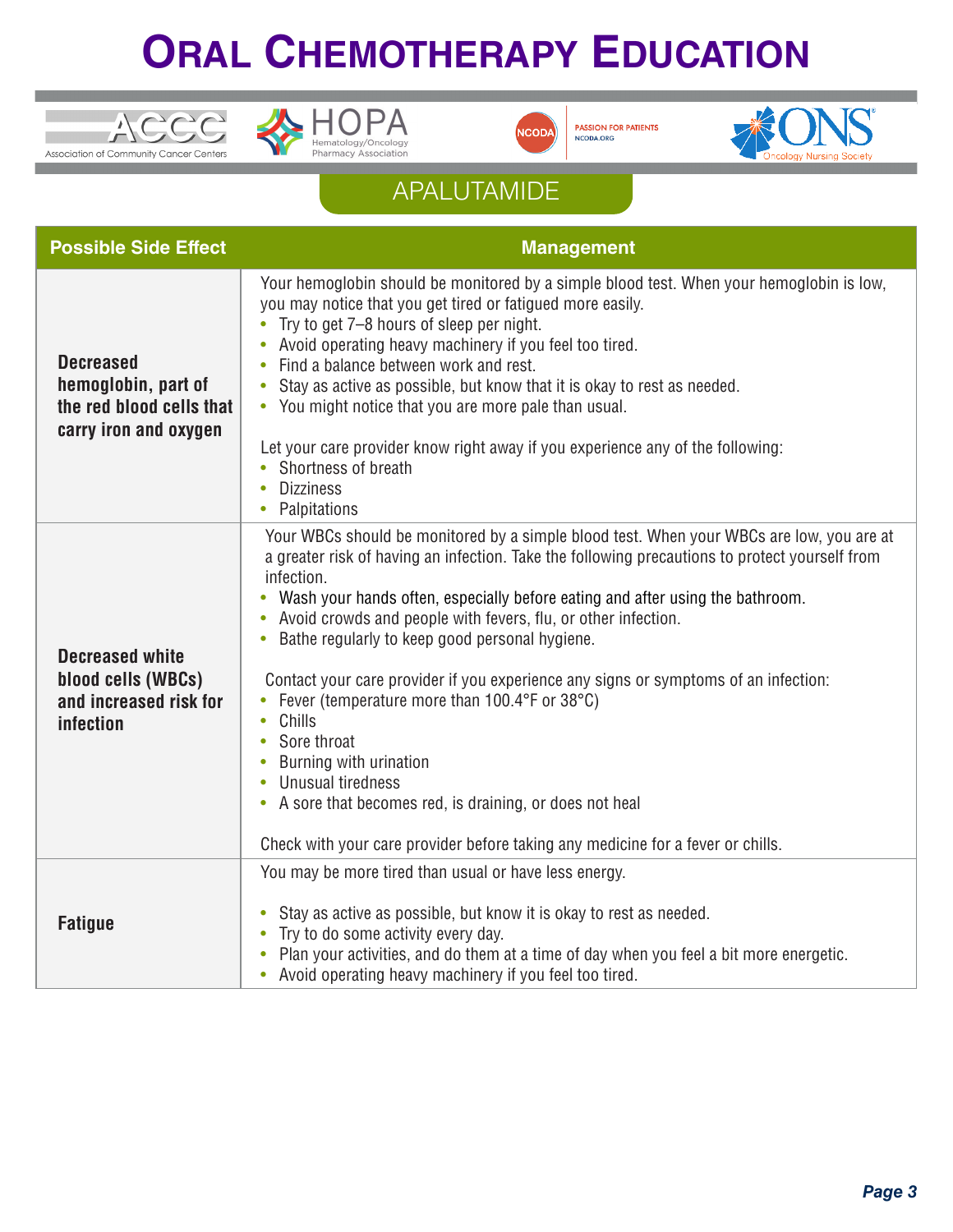



**PASSION FOR PATIENT!** NCODA, ORG



APALUTAMIDE

#### **Serious side effects of apalutamide**

 $\lambda$ 

- $\Box$  Apalutamide can cause bones to weaken and may increase your risk for falls and fractures. Your provider may prescribe medication to help prevent fractures.
- $\Box$  Apalutamide may make it more likely that you have a seizure. You should avoid activities where a sudden loss of consciousness could cause serious harms. Seek medical attention right away if you have symptoms of a seizure and inform your care provider.
- $\Box$  Apalutamide may cause narrowing of arteries in your heart. Contact your care team if you have shortness of breath or chest pain.
- $\Box$  Apalutamide can increase your risk of having a stroke. It is important to know the signs and symptoms of a stroke. Pay attention to when the signs and symptoms begin, and call 911 immediately at the first sign of a stroke.

If you experience ANY uncontrolled side effect, call your physician or healthcare center immediately:

#### \_\_\_\_\_\_\_\_\_\_\_\_\_\_\_\_\_\_\_\_\_\_\_\_\_\_\_\_\_\_\_\_\_\_\_\_\_\_\_\_\_\_\_\_\_\_\_\_\_\_\_\_\_\_\_\_\_\_\_\_\_\_\_\_\_\_\_ **(INSTITUTIONAL CONTACT INFO)**

#### **Handling body fluids and waste**

Apalutamide remains in your body for several days after it is taken, and some of the drug may be present in urine, stool, sweat, or vomit. Once you have started to take apalutamide, it is important to know the following instructions every day for as long as your treatment lasts. This is to keep yourself, loved ones, and the environment as safe as possible.

- **D** Pregnant women should avoid touching anything that may be soiled with body fluids from the patient.
- $\Box$  Toilet and septic systems
	- You may use the same toilet, septic tank, and/or sewer that you usually use. If you have a low-flow toilet, close the lid and flush twice to ensure that all waste has been discarded.
	- If the toilet or toilet seat becomes soiled with urine, stool, or vomit, clean the surfaces before other people use the toilet.
	- Wash hands with soap and water after using the toilet.
- $\Box$  If you need a bedpan, be sure your caregiver knows to wear gloves to assist with cleanup and to wash the bedpan with soap and water every day.
- $\Box$  If you do not have good control of bladder or bowels, use a disposable pad with a plastic back, a diaper, or a sheet to absorb body waste.
- $\Box$  Wash any skin that has been exposed to body waste or apalutamide with soap and water.
- $\Box$  Linens or clothing that are soiled with body fluids or body waste should be washed separately from other linens and clothing. If you do not have a washer, place the soiled linens in a plastic bag until they can be washed.
- Wash hands with soap and water after touching linens or clothing that may be soiled with body fluids.

#### **Pregnancy, sexual activity, and contraception**

 $\Box$  Men who have a pregnant partner should use a condom during intercourse, both during therapy and for a minimum of three months after the last dose of apalutamide.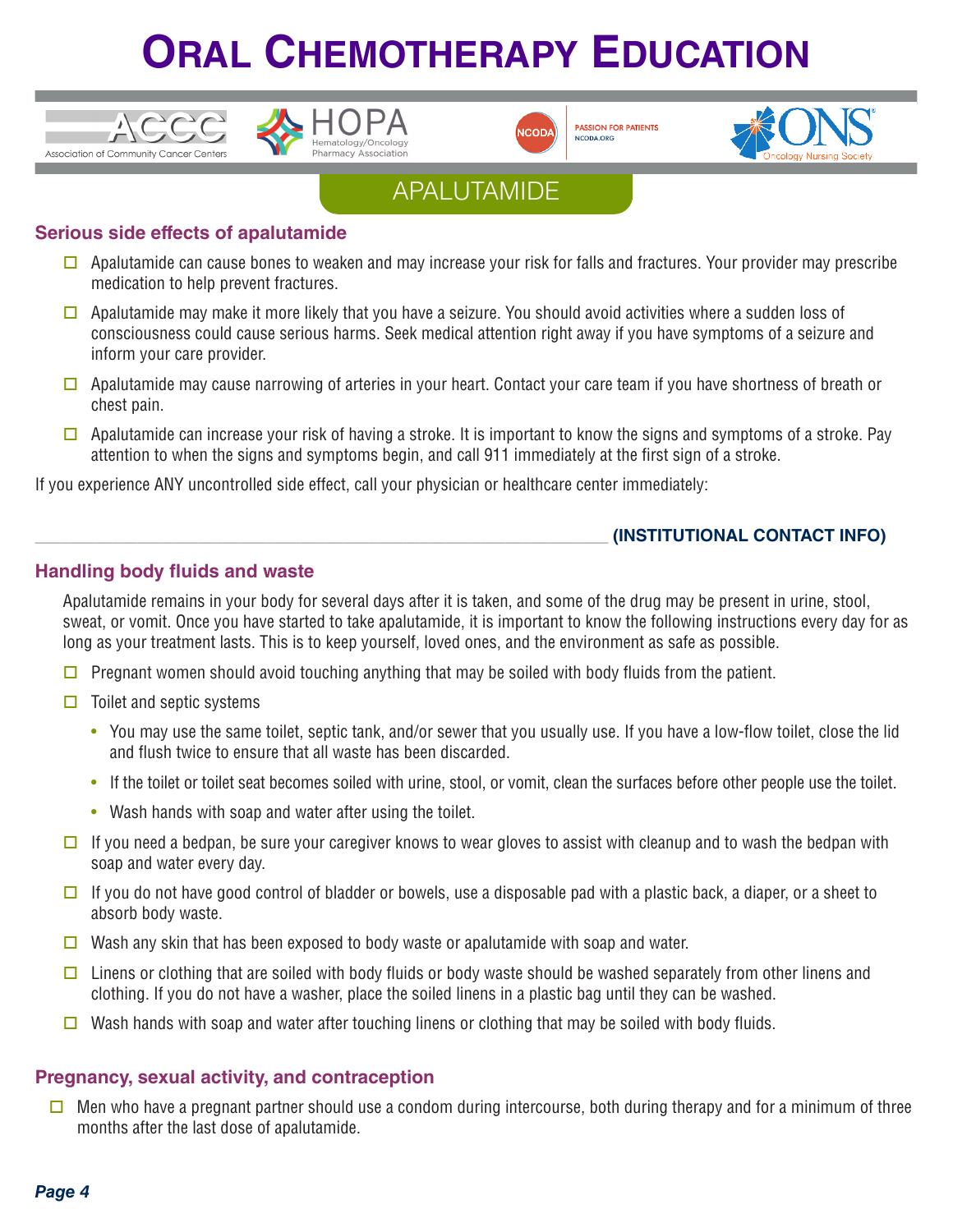



**PASSION FOR PATIENTS** NCODA, ORG



### APALUTAMIDE

- $\square$  Men should use effective contraception to avoid getting a woman pregnant and should avoid donating sperm during treatment and for three months after treatment is complete.
- $\Box$  Effective contraception could include one or more of the following: barrier methods, etc.
- $\Box$  It is safe to hug and kiss. Special precautions may be needed for sexual activity while on oral chemotherapy, and you are encouraged to ask your care provider.

#### **Obtaining medication**

 $\Box$  Talk with your care provider about the process for obtaining your apalutamide.

#### \_\_\_\_\_\_\_\_\_\_\_\_\_\_\_\_\_\_\_\_\_\_\_\_\_\_\_\_\_\_\_\_\_\_\_\_\_\_\_\_\_ **(PHARMACY OR SPECIALTY PHARMACY CONTACT INFO)**

#### **Additional resources**

**Product website:** www.erleada.com **Product prescribing information:**  www.janssenlabels.com/package-insert/product-monograph/prescribing-information/ERLEADA-pi.pdf **Product resources:** www.janssencarepath.com/hcp/erleada

**\_\_\_\_\_\_\_\_\_\_\_\_\_\_\_\_\_\_\_\_\_\_\_\_\_\_\_\_\_\_\_\_\_\_\_\_\_\_\_\_\_\_\_\_\_\_\_\_\_\_\_\_\_\_\_\_\_\_\_\_\_\_\_\_\_\_\_\_\_\_\_\_\_\_\_\_\_\_\_\_\_\_\_\_ \_\_\_\_\_\_\_\_\_\_\_\_\_\_\_\_\_\_\_\_\_\_\_\_\_\_\_\_\_\_\_\_\_\_\_\_\_\_\_\_\_\_\_\_\_\_\_\_\_\_\_\_\_\_\_\_\_\_\_\_\_\_\_\_\_\_\_\_\_\_\_\_\_\_\_\_\_\_\_\_\_\_\_\_ \_\_\_\_\_\_\_\_\_\_\_\_\_\_\_\_\_\_\_\_\_\_\_\_\_\_\_\_\_\_\_\_\_\_\_\_\_\_\_\_\_\_\_\_\_\_\_\_\_\_\_\_\_\_\_\_\_\_\_\_\_\_\_\_\_\_\_\_\_\_\_\_\_\_\_\_\_\_\_\_\_\_\_\_ \_\_\_\_\_\_\_\_\_\_\_\_\_\_\_\_\_\_\_\_\_\_\_\_\_\_\_\_\_\_\_\_\_\_\_\_\_\_\_\_\_\_\_\_\_\_\_\_\_\_\_\_\_\_\_\_\_\_\_\_\_\_\_\_\_\_\_\_\_\_\_\_\_\_\_\_\_\_\_\_\_\_\_\_ \_\_\_\_\_\_\_\_\_\_\_\_\_\_\_\_\_\_\_\_\_\_\_\_\_\_\_\_\_\_\_\_\_\_\_\_\_\_\_\_\_\_\_\_\_\_\_\_\_\_\_\_\_\_\_\_\_\_\_\_\_\_\_\_\_\_\_\_\_\_\_\_\_\_\_\_\_\_\_\_\_\_\_\_**

*Updated – March 1, 2022*

#### **Additional instructions**